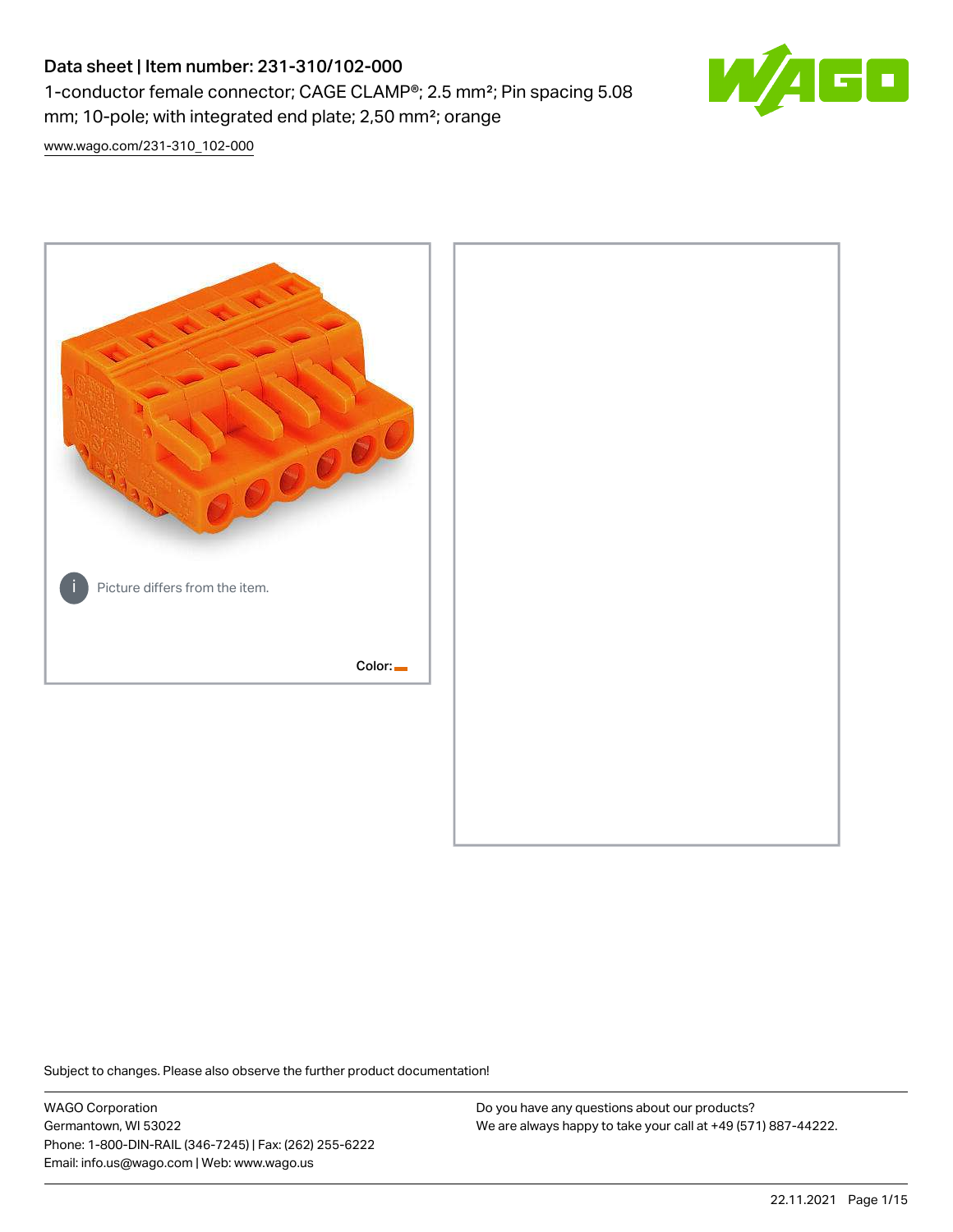

Dimensions in mm

L = pole no. x pin spacing

2- to 3-pole female connectors – one latch only

### Item description

- **Universal connection for all conductor types**
- Easy cable pre-assembly and on-unit wiring via vertical and horizontal CAGE CLAMP<sup>®</sup> actuation  $\blacksquare$
- $\blacksquare$ Integrated test ports
- $\blacksquare$ With coding fingers

Subject to changes. Please also observe the further product documentation! Data

WAGO Corporation Germantown, WI 53022 Phone: 1-800-DIN-RAIL (346-7245) | Fax: (262) 255-6222 Email: info.us@wago.com | Web: www.wago.us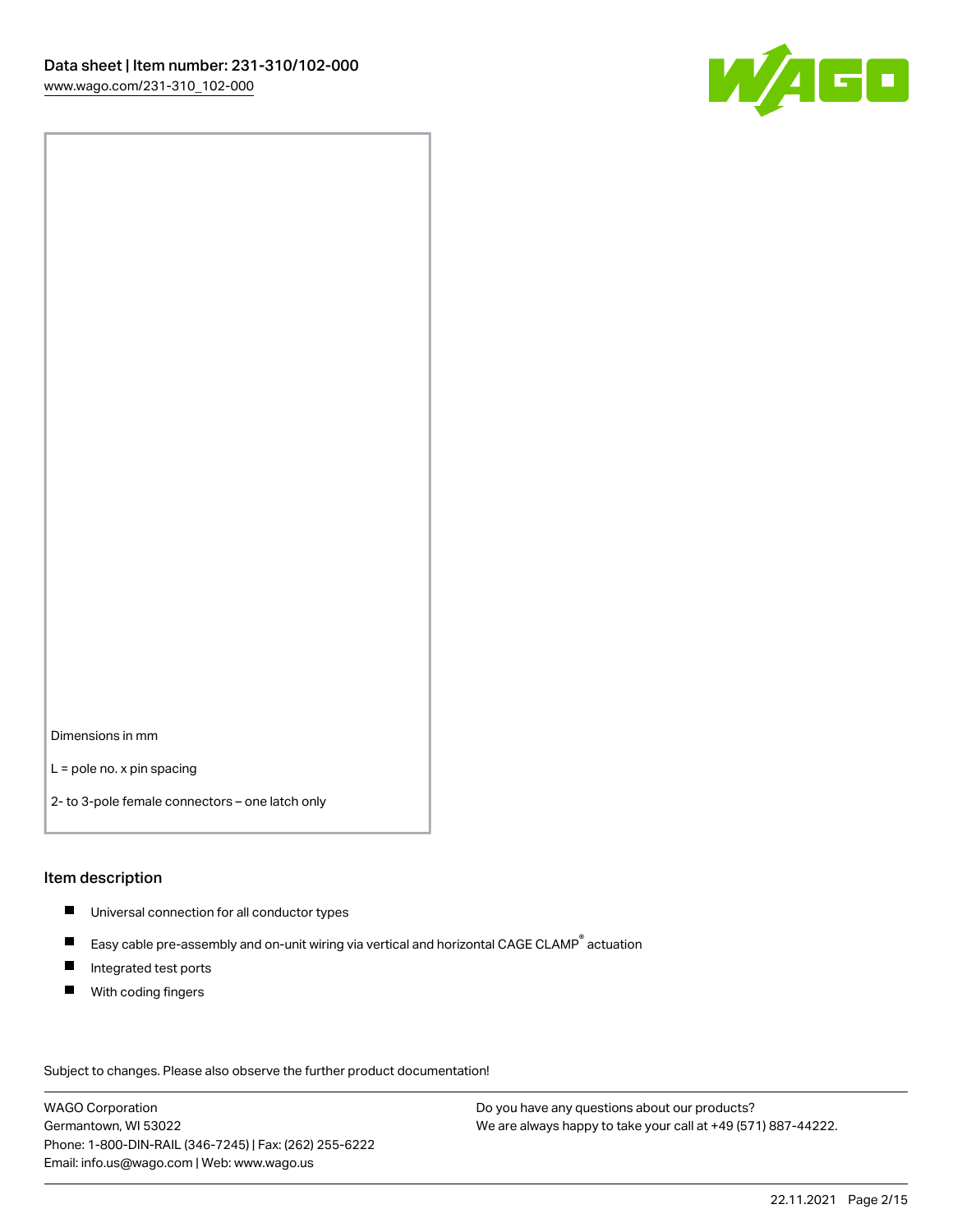

## Data Notes

| Safety information 1 | The <i>MCS – MULTI CONNECTION SYSTEM</i> includes connectors<br>without breaking capacity in accordance with DIN EN 61984. When<br>used as intended, these connectors must not be connected<br>/disconnected when live or under load. The circuit design should<br>ensure header pins, which can be touched, are not live when<br>unmated. |
|----------------------|--------------------------------------------------------------------------------------------------------------------------------------------------------------------------------------------------------------------------------------------------------------------------------------------------------------------------------------------|
| Variants:            | Gold-plated or partially gold-plated contact surfaces<br>Other versions (or variants) can be requested from WAGO Sales or<br>configured at https://configurator.wago.com/                                                                                                                                                                  |

## Electrical data

# IEC Approvals

| Ratings per                 | IEC/EN 60664-1                                                        |
|-----------------------------|-----------------------------------------------------------------------|
| Rated voltage (III / 3)     | 320 V                                                                 |
| Rated surge voltage (III/3) | 4 <sub>k</sub> V                                                      |
| Rated voltage (III/2)       | 320 V                                                                 |
| Rated surge voltage (III/2) | 4 <sub>k</sub> V                                                      |
| Nominal voltage (II/2)      | 630 V                                                                 |
| Rated surge voltage (II/2)  | 4 <sub>k</sub> V                                                      |
| Rated current               | 16A                                                                   |
| Legend (ratings)            | $(III / 2)$ $\triangle$ Overvoltage category III / Pollution degree 2 |

## UL Approvals

| Approvals per                  | UL 1059 |
|--------------------------------|---------|
| Rated voltage UL (Use Group B) | 300 V   |
| Rated current UL (Use Group B) | 15 A    |
| Rated voltage UL (Use Group D) | 300 V   |
| Rated current UL (Use Group D) | 10 A    |

# Ratings per UL

| Rated voltage UL 1977 | 600 V         |
|-----------------------|---------------|
| Rated current UL 1977 | $\sim$ $\sim$ |

## CSA Approvals

Approvals per CSA

| <b>WAGO Corporation</b>                                | Do you have any questions about our products?                 |
|--------------------------------------------------------|---------------------------------------------------------------|
| Germantown, WI 53022                                   | We are always happy to take your call at +49 (571) 887-44222. |
| Phone: 1-800-DIN-RAIL (346-7245)   Fax: (262) 255-6222 |                                                               |
| Email: info.us@wago.com   Web: www.wago.us             |                                                               |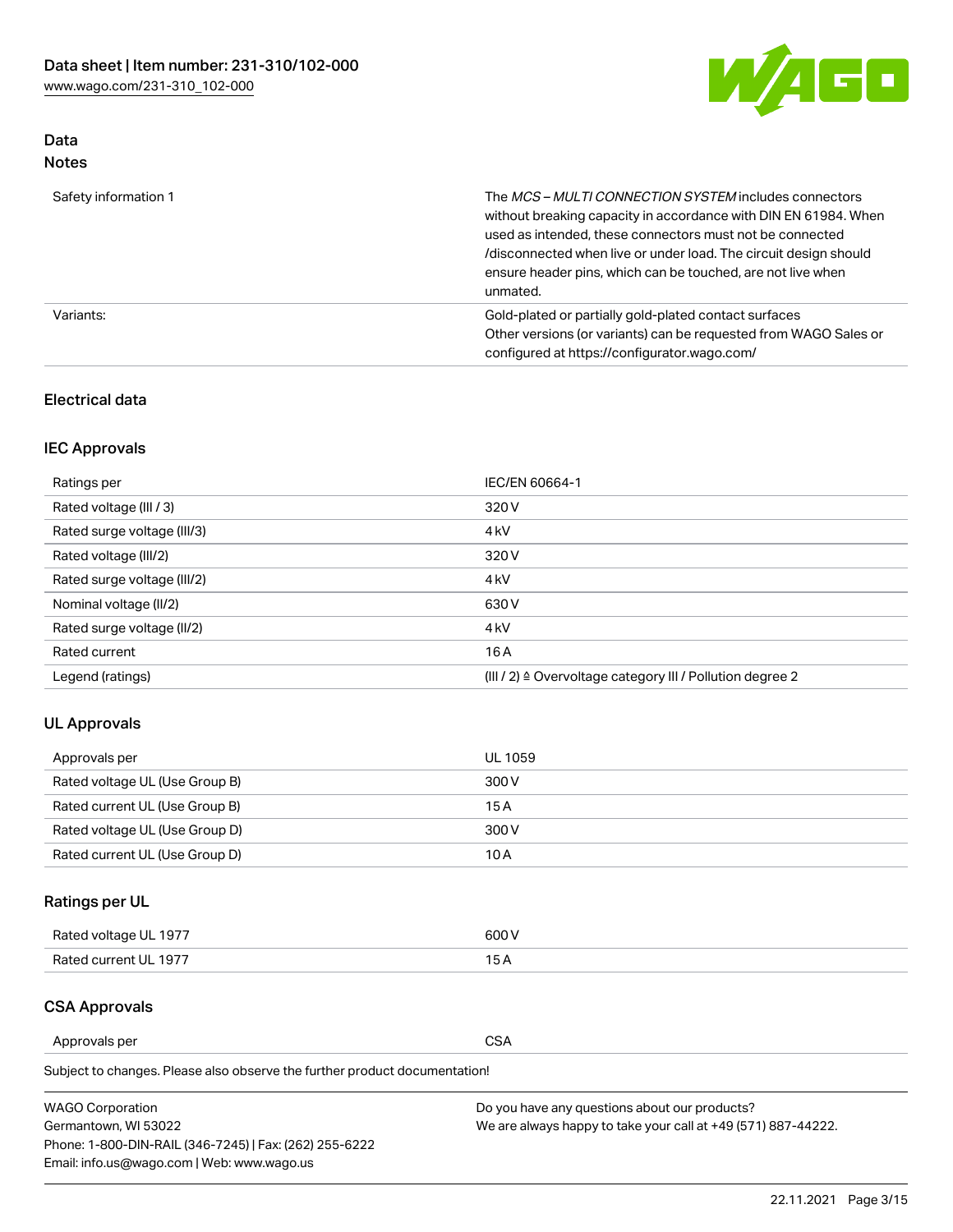[www.wago.com/231-310\\_102-000](http://www.wago.com/231-310_102-000)



| Rated voltage CSA (Use Group B) | 300 V |
|---------------------------------|-------|
| Rated current CSA (Use Group B) | 15 A  |
| Rated voltage CSA (Use Group D) | 300 V |
| Rated current CSA (Use Group D) | 10 A  |

## Connection data

| Total number of connection points | 10 |
|-----------------------------------|----|
| Total number of potentials        | 10 |
| Number of connection types        |    |
| Number of levels                  |    |

## Connection 1

| Connection technology                             | CAGE CLAMP®                             |
|---------------------------------------------------|-----------------------------------------|
| Actuation type                                    | Operating tool                          |
| Solid conductor                                   | $0.082.5$ mm <sup>2</sup> / 28  12 AWG  |
| Fine-stranded conductor                           | $0.08$ 2.5 mm <sup>2</sup> / 28  12 AWG |
| Fine-stranded conductor; with insulated ferrule   | $0.251.5$ mm <sup>2</sup>               |
| Fine-stranded conductor; with uninsulated ferrule | $0.252.5$ mm <sup>2</sup>               |
| Strip length                                      | $89$ mm $/ 0.310.35$ inch               |
| Number of poles                                   | 10                                      |
| Conductor entry direction to mating direction     | 0°                                      |

## Physical data

| Pin spacing | 5.08 mm / 0.2 inch    |
|-------------|-----------------------|
| Width       | 50.8 mm / 2 inch      |
| Height      | 14.3 mm / 0.563 inch  |
| Depth       | 26.45 mm / 1.041 inch |

### Plug-in connection

| Contact type (pluggable connector)   | Female connector/socket |
|--------------------------------------|-------------------------|
| Connector (connection type)          | for conductor           |
| Mismating protection                 | No                      |
| Plugging without loss of pin spacing |                         |
| Locking of plug-in connection        | Without                 |

Subject to changes. Please also observe the further product documentation!

WAGO Corporation Germantown, WI 53022 Phone: 1-800-DIN-RAIL (346-7245) | Fax: (262) 255-6222 Email: info.us@wago.com | Web: www.wago.us Do you have any questions about our products? We are always happy to take your call at +49 (571) 887-44222.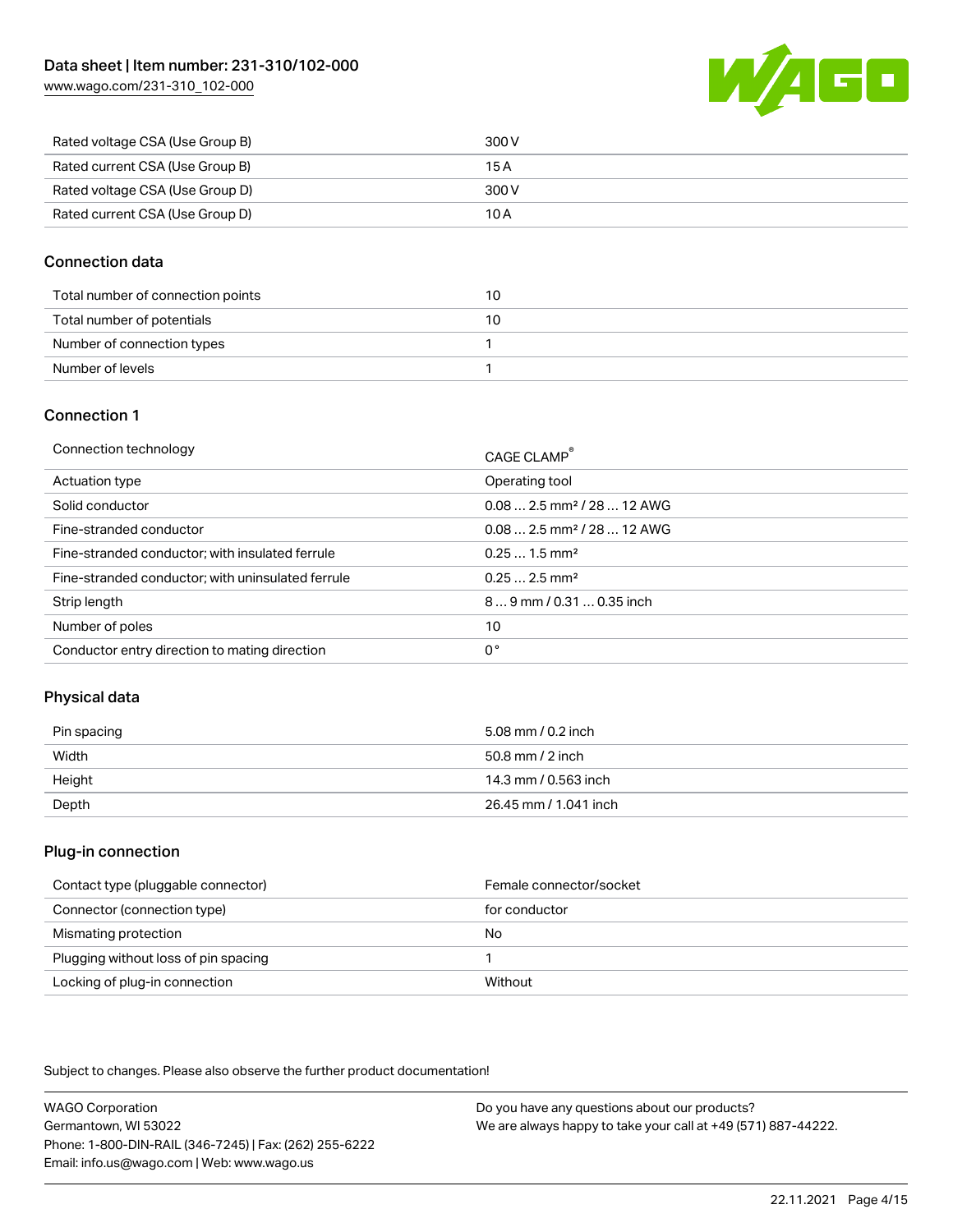

## Material data

| Color                       | orange                            |
|-----------------------------|-----------------------------------|
| Material group              |                                   |
| Insulation material         | Polyamide (PA66)                  |
| Flammability class per UL94 | V <sub>0</sub>                    |
| Clamping spring material    | Chrome nickel spring steel (CrNi) |
| Contact material            | Copper alloy                      |
| Contact plating             | tin-plated                        |
| Fire load                   | $0.25$ MJ                         |
| Weight                      | 17.9g                             |

## Environmental requirements

| Limit temperature range                                                                                                                                                                                                              | . +85 °Ր |
|--------------------------------------------------------------------------------------------------------------------------------------------------------------------------------------------------------------------------------------|----------|
|                                                                                                                                                                                                                                      | -60 …    |
| $\blacksquare$ . The contract of the contract of the contract of the contract of the contract of the contract of the contract of the contract of the contract of the contract of the contract of the contract of the contract of the |          |

## Commercial data

| Product Group         | 3 (Multi Conn. System) |
|-----------------------|------------------------|
| PU (SPU)              | 50 Stück               |
| Packaging type        | box                    |
| Country of origin     | DE                     |
| <b>GTIN</b>           | 4044918348218          |
| Customs tariff number | 8536694040             |

## Approvals / Certificates

#### Country specific Approvals

| Logo | Approval                                            | <b>Additional Approval Text</b> | Certificate<br>name |
|------|-----------------------------------------------------|---------------------------------|---------------------|
|      | <b>CB</b><br><b>DEKRA Certification B.V.</b>        | IEC 61984                       | NL-39756            |
|      | <b>CSA</b><br>DEKRA Certification B.V.              | C <sub>22.2</sub>               | 1466354             |
| EMA  | <b>KEMA/KEUR</b><br><b>DEKRA Certification B.V.</b> | EN 61984                        | 2190761.01          |

| <b>WAGO Corporation</b>                                | Do you have any questions about our products?                 |
|--------------------------------------------------------|---------------------------------------------------------------|
| Germantown, WI 53022                                   | We are always happy to take your call at +49 (571) 887-44222. |
| Phone: 1-800-DIN-RAIL (346-7245)   Fax: (262) 255-6222 |                                                               |
| Email: info.us@wago.com   Web: www.wago.us             |                                                               |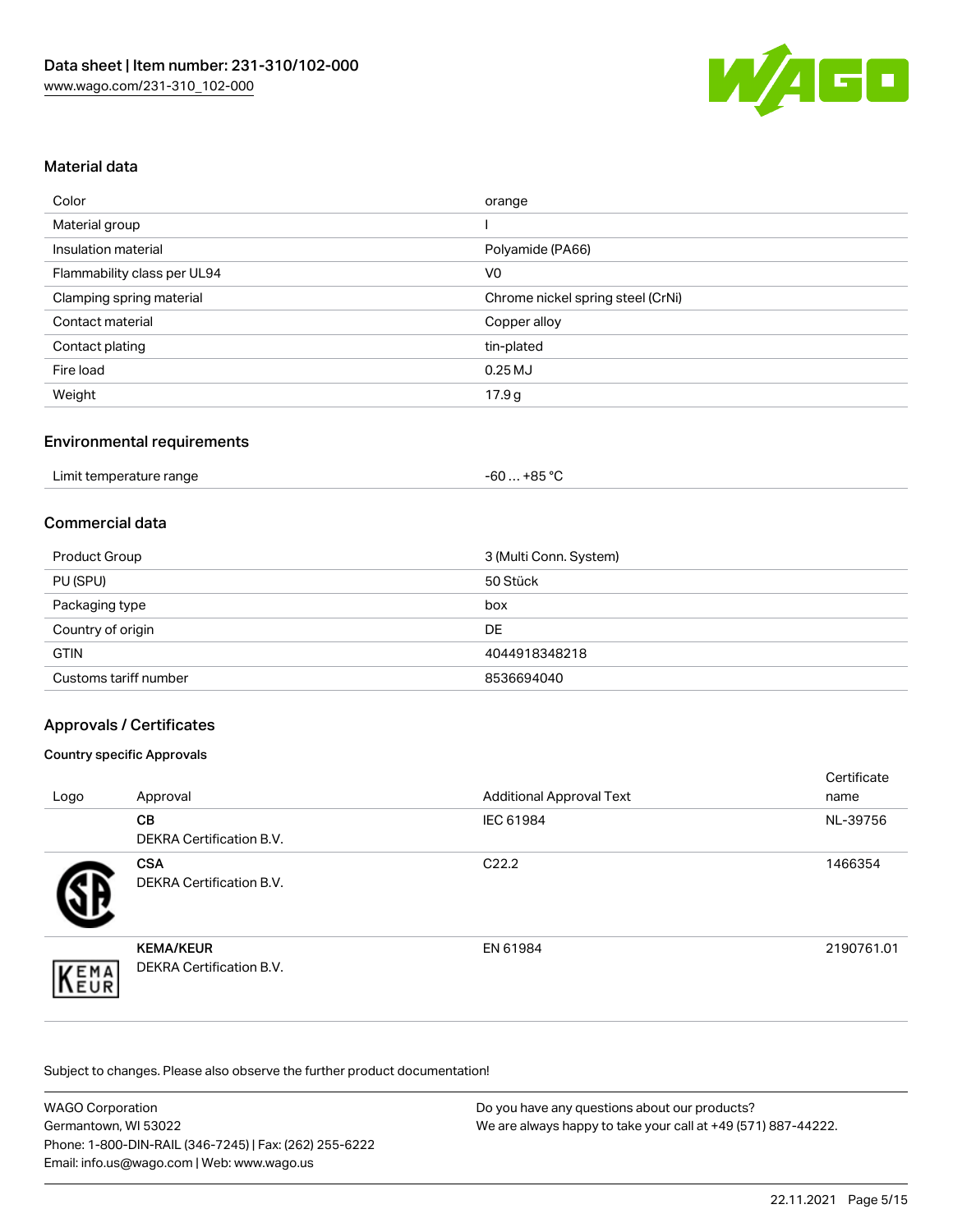

certificate de la contradición de la contradición de la contradición de la contradición de la contradición de<br>Contradición de la contradición de la contradición de la contradición de la contradición de la contradición de

#### Ship Approvals

| Logo        | Approval                           | <b>Additional Approval Text</b> | Certificate<br>name             |
|-------------|------------------------------------|---------------------------------|---------------------------------|
| <b>ADAR</b> | ABS<br>American Bureau of Shipping | -                               | 19-<br>HG1869876-<br><b>PDA</b> |

#### UL-Approvals

| Logo | Approval                             | <b>Additional Approval Text</b> | Certificate<br>name |
|------|--------------------------------------|---------------------------------|---------------------|
| Р.   | UL<br>UL International Germany GmbH  | <b>UL 1977</b>                  | E45171              |
|      | UR<br>Underwriters Laboratories Inc. | <b>UL 1059</b>                  | E45172              |

#### **Counterpart**

| <b>SERVICE OF</b> | Item no.231-640<br>Male connector; 10-pole; Pin spacing 5.08 mm; orange                                              | www.wago.com/231-640         |
|-------------------|----------------------------------------------------------------------------------------------------------------------|------------------------------|
|                   | Item no.231-340/001-000<br>Male header; 10-pole; THT; 1.0 x 1.0 mm solder pin; straight; pin spacing 5.08 mm; orange | www.wago.com/231-340/001-000 |
| <b>SEP</b>        | Item no.231-540/001-000<br>Male header; 10-pole; THT; 1.0 x 1.0 mm solder pin; angled; pin spacing 5.08 mm; orange   | www.wago.com/231-540/001-000 |

#### Optional accessories

#### Insulations stops

Insulation stop



Item no.: 231-672 Insulation stop; 0.75 - 1 mm²; dark gray [www.wago.com/231-672](http://www.wago.com/231-672)

Subject to changes. Please also observe the further product documentation!

WAGO Corporation Germantown, WI 53022 Phone: 1-800-DIN-RAIL (346-7245) | Fax: (262) 255-6222 Email: info.us@wago.com | Web: www.wago.us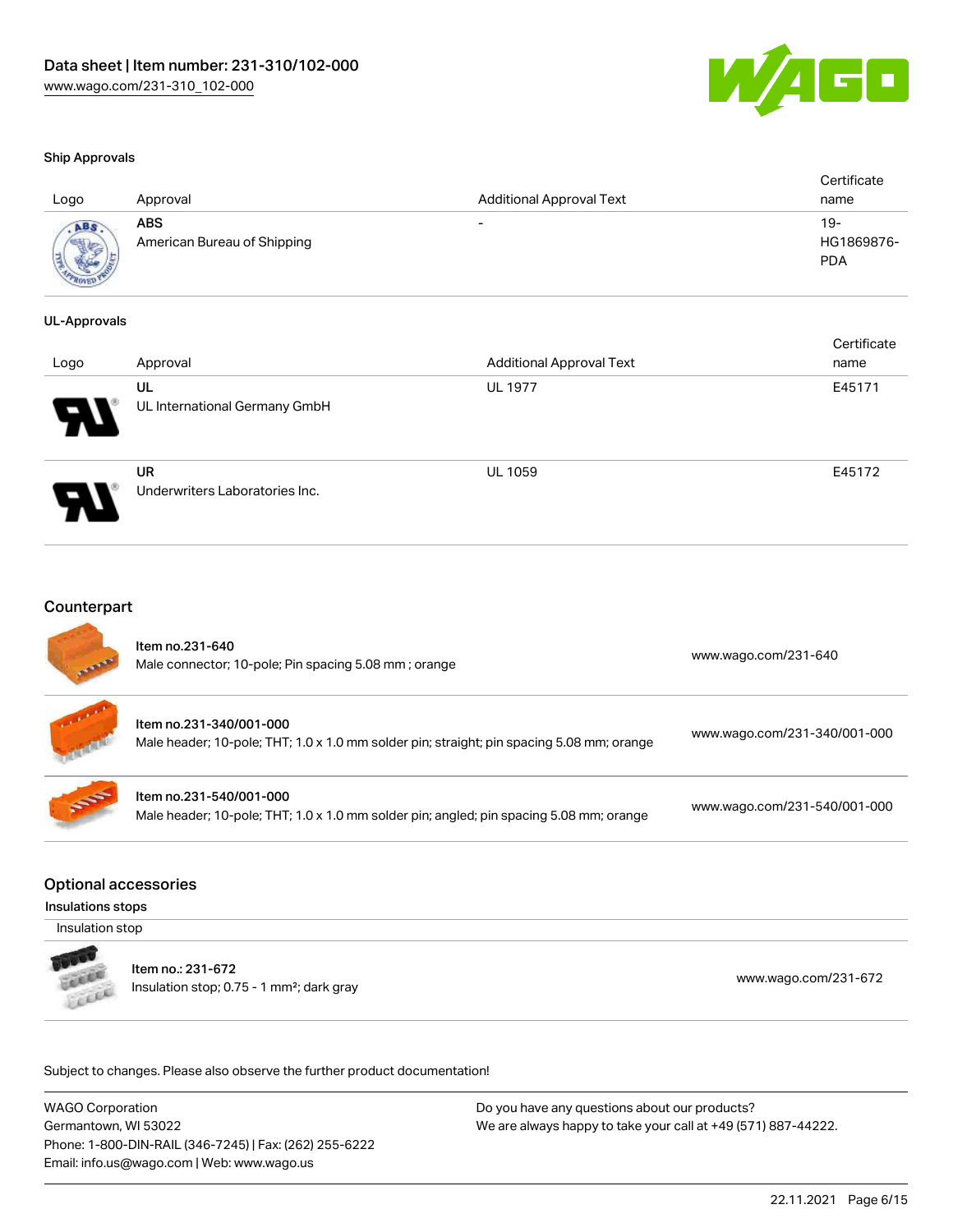



Item no.: 231-670 Insulation stop; 0.08-0.2 mm<sup>2</sup> / 0.2 mm<sup>2</sup> "s"; white [www.wago.com/231-670](http://www.wago.com/231-670)

| <b>CARD</b>    | Item no.: 231-671<br>Insulation stop; 0.25 - 0.5 mm <sup>2</sup> ; light gray                                   | www.wago.com/231-671 |
|----------------|-----------------------------------------------------------------------------------------------------------------|----------------------|
| Cover          |                                                                                                                 |                      |
| Cover          |                                                                                                                 |                      |
|                | Item no.: 231-669<br>Lockout caps; for covering unused clamping units; orange                                   | www.wago.com/231-669 |
| Jumpers        |                                                                                                                 |                      |
| Jumper         |                                                                                                                 |                      |
|                | Item no.: 231-905<br>Jumper; for conductor entry; 5-way; insulated; gray                                        | www.wago.com/231-905 |
|                | Item no.: 231-903<br>Jumper; for conductor entry; 3-way; insulated; gray                                        | www.wago.com/231-903 |
|                | Item no.: 231-907<br>Jumper; for conductor entry; 7-way; insulated; gray                                        | www.wago.com/231-907 |
|                | Item no.: 231-910<br>Jumper; for conductor entry; 10-way; insulated; gray                                       | www.wago.com/231-910 |
|                | Item no.: 231-902<br>Jumper; for conductor entry; 2-way; insulated; gray                                        | www.wago.com/231-902 |
| <b>Tools</b>   |                                                                                                                 |                      |
| Operating tool |                                                                                                                 |                      |
|                | Item no.: 209-130<br>Operating tool; suitable for 264, 280 and 281 Series; 1-way; of insulating material; white | www.wago.com/209-130 |
|                | Item no.: 209-132<br>Operating tool; for connecting comb-style jumper bar; 2-way; of insulating material        | www.wago.com/209-132 |
|                | Item no.: 231-159<br>Operating tool; natural                                                                    | www.wago.com/231-159 |
|                | Item no.: 231-231<br>Combination operating tool; red                                                            | www.wago.com/231-231 |
|                | Item no.: 231-131<br>Operating tool; made of insulating material; 1-way; loose; white                           | www.wago.com/231-131 |

| WAGO Corporation                                       | Do you have any questions about our products?                 |
|--------------------------------------------------------|---------------------------------------------------------------|
| Germantown, WI 53022                                   | We are always happy to take your call at +49 (571) 887-44222. |
| Phone: 1-800-DIN-RAIL (346-7245)   Fax: (262) 255-6222 |                                                               |
| Email: info.us@wago.com   Web: www.wago.us             |                                                               |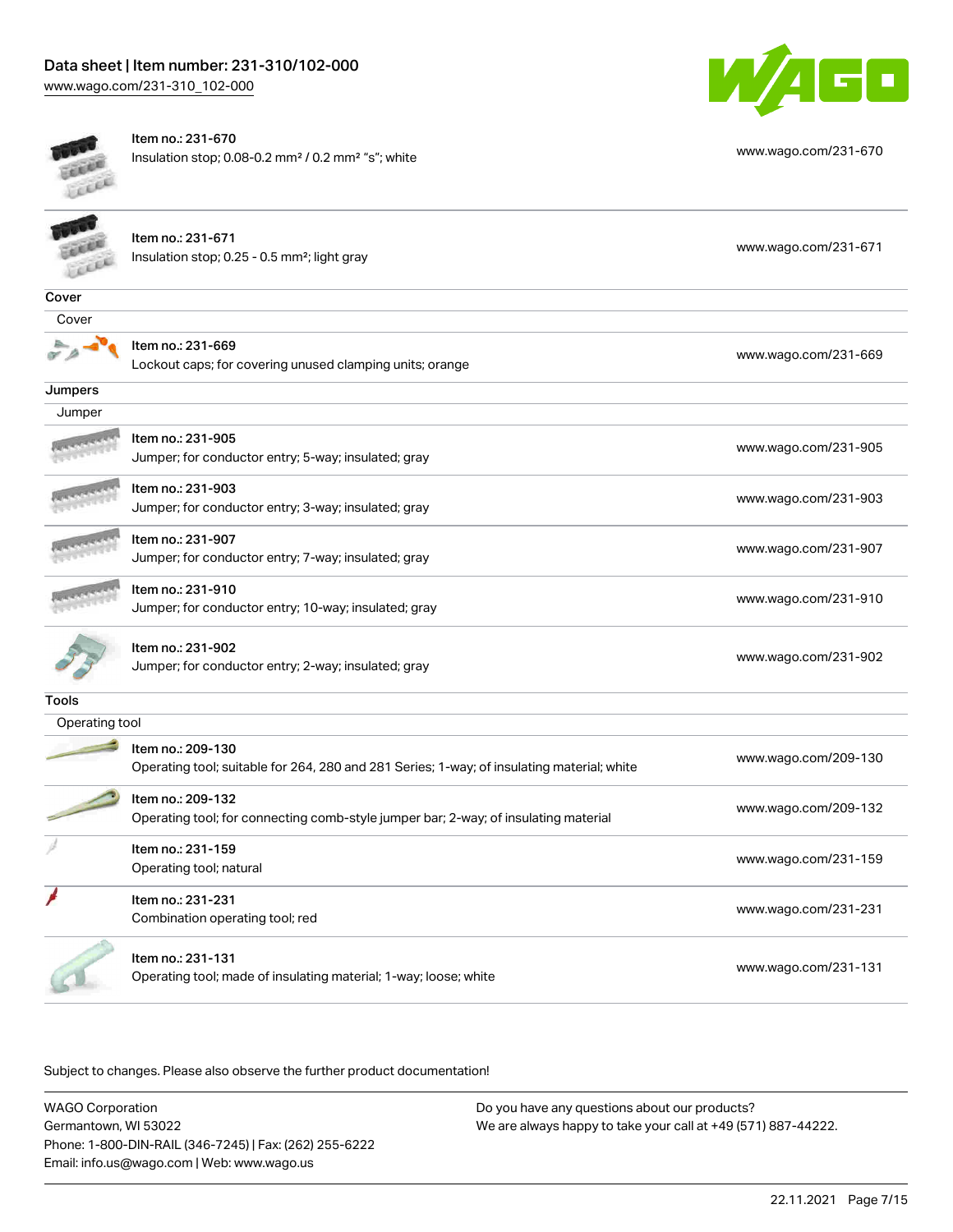# Data sheet | Item number: 231-310/102-000

[www.wago.com/231-310\\_102-000](http://www.wago.com/231-310_102-000)



Item no.: 231-291 Operating tool; made of insulating material; 1-way; loose; red



[www.wago.com/231-291](http://www.wago.com/231-291)

|                                                   | Item no.: 280-432                                                                                     | www.wago.com/280-432 |
|---------------------------------------------------|-------------------------------------------------------------------------------------------------------|----------------------|
|                                                   | Operating tool; made of insulating material; 2-way; white                                             |                      |
|                                                   | Item no.: 280-434                                                                                     | www.wago.com/280-434 |
|                                                   | Operating tool; made of insulating material; 4-way                                                    |                      |
|                                                   | Item no.: 280-437                                                                                     | www.wago.com/280-437 |
|                                                   | Operating tool; made of insulating material; 7-way                                                    |                      |
|                                                   | Item no.: 280-440                                                                                     | www.wago.com/280-440 |
|                                                   | Operating tool; made of insulating material; 10-way                                                   |                      |
|                                                   | Item no.: 280-435                                                                                     |                      |
|                                                   | Operating tool; made of insulating material; 5-way; gray                                              | www.wago.com/280-435 |
|                                                   |                                                                                                       |                      |
|                                                   | Item no.: 280-436                                                                                     | www.wago.com/280-436 |
|                                                   | Operating tool; made of insulating material; 6-way                                                    |                      |
|                                                   | Item no.: 280-438                                                                                     | www.wago.com/280-438 |
|                                                   | Operating tool; made of insulating material; 8-way                                                    |                      |
|                                                   | Item no.: 280-433                                                                                     | www.wago.com/280-433 |
|                                                   | Operating tool; made of insulating material; 3-way                                                    |                      |
|                                                   |                                                                                                       |                      |
|                                                   |                                                                                                       |                      |
| <b>Testing accessories</b><br>Testing accessories |                                                                                                       |                      |
|                                                   | Item no.: 210-136                                                                                     |                      |
|                                                   | Test plug; 2 mm Ø; with 500 mm cable                                                                  | www.wago.com/210-136 |
|                                                   |                                                                                                       |                      |
|                                                   | ltem no.: 231-661                                                                                     |                      |
|                                                   | Test plugs for female connectors; for 5 mm and 5.08 mm pin spacing; 2,50 mm <sup>2</sup> ; light gray | www.wago.com/231-661 |
|                                                   |                                                                                                       |                      |
| Ferrule                                           |                                                                                                       |                      |
|                                                   | Item no.: 216-101                                                                                     |                      |
|                                                   | Ferrule; Sleeve for 0.5 mm <sup>2</sup> / AWG 22; uninsulated; electro-tin plated; silver-colored     | www.wago.com/216-101 |
|                                                   | Item no.: 216-104                                                                                     |                      |
|                                                   | Ferrule; Sleeve for 1.5 mm <sup>2</sup> / AWG 16; uninsulated; electro-tin plated; silver-colored     | www.wago.com/216-104 |
|                                                   | Item no.: 216-106                                                                                     |                      |
|                                                   | Ferrule; Sleeve for 2.5 mm <sup>2</sup> / AWG 14; uninsulated; electro-tin plated; silver-colored     | www.wago.com/216-106 |
| <b>Ferrules</b>                                   | Item no.: 216-102                                                                                     | www.wago.com/216-102 |

WAGO Corporation Germantown, WI 53022 Phone: 1-800-DIN-RAIL (346-7245) | Fax: (262) 255-6222 Email: info.us@wago.com | Web: www.wago.us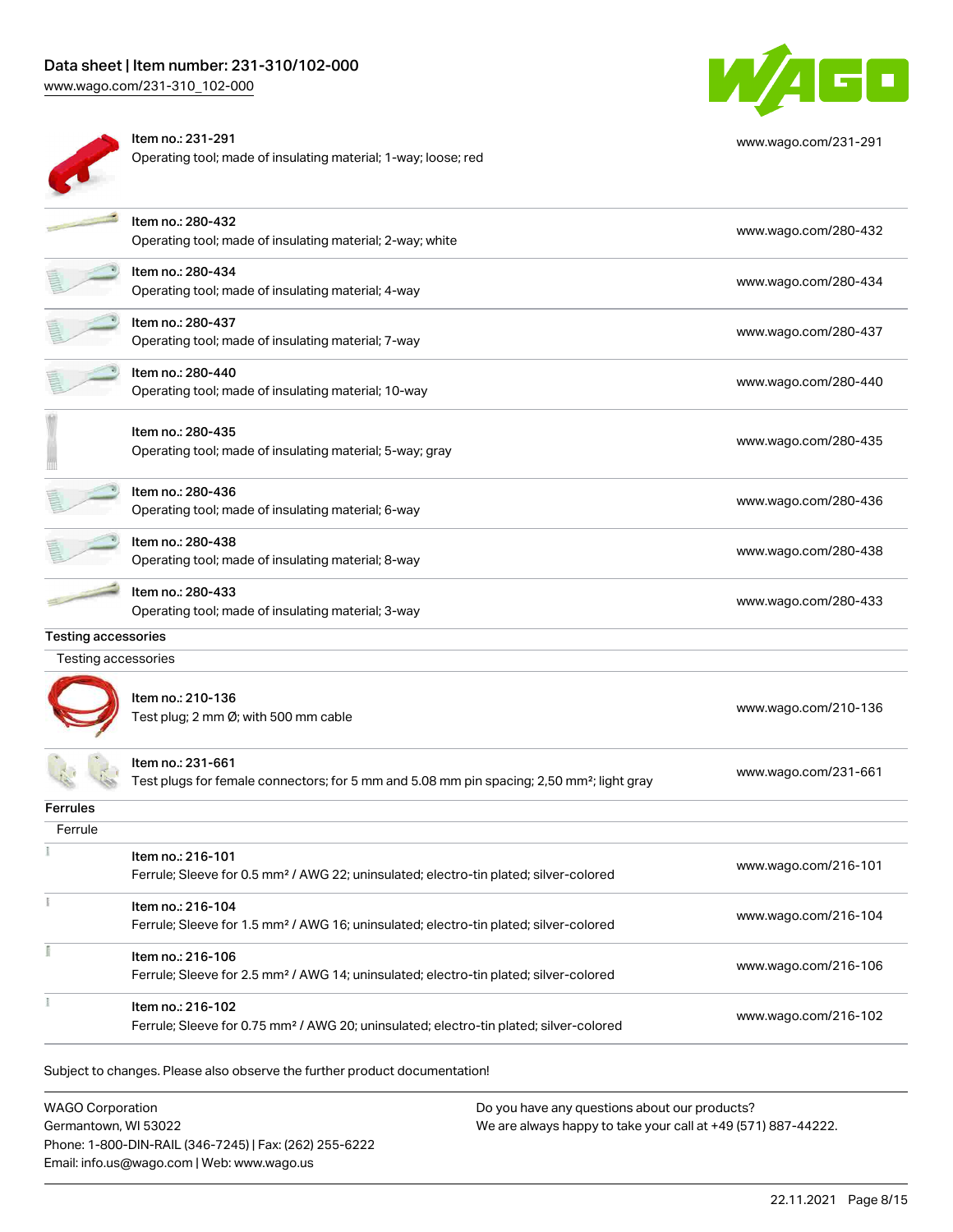## Data sheet | Item number: 231-310/102-000

Phone: 1-800-DIN-RAIL (346-7245) | Fax: (262) 255-6222

Email: info.us@wago.com | Web: www.wago.us

[www.wago.com/231-310\\_102-000](http://www.wago.com/231-310_102-000)



| Item no.: 216-103<br>Ferrule; Sleeve for 1 mm <sup>2</sup> / AWG 18; uninsulated; electro-tin plated                                                                                              | www.wago.com/216-103                                                                                           |  |
|---------------------------------------------------------------------------------------------------------------------------------------------------------------------------------------------------|----------------------------------------------------------------------------------------------------------------|--|
| Item no.: 216-123<br>Ferrule; Sleeve for 1 mm <sup>2</sup> / AWG 18; uninsulated; electro-tin plated; silver-colored                                                                              | www.wago.com/216-123                                                                                           |  |
| Item no.: 216-122<br>Ferrule; Sleeve for 0.75 mm <sup>2</sup> / AWG 20; uninsulated; electro-tin plated; silver-colored                                                                           | www.wago.com/216-122                                                                                           |  |
| Item no.: 216-124<br>Ferrule; Sleeve for 1.5 mm <sup>2</sup> / AWG 16; uninsulated; electro-tin plated                                                                                            | www.wago.com/216-124                                                                                           |  |
| Item no.: 216-142<br>Ferrule; Sleeve for 0.75 mm <sup>2</sup> / 18 AWG; uninsulated; electro-tin plated; electrolytic copper; gastight<br>crimped; acc. to DIN 46228, Part 1/08.92                | www.wago.com/216-142                                                                                           |  |
| Item no.: 216-132<br>Ferrule; Sleeve for 0.34 mm <sup>2</sup> / AWG 24; uninsulated; electro-tin plated                                                                                           | www.wago.com/216-132                                                                                           |  |
| Item no.: 216-121<br>Ferrule; Sleeve for 0.5 mm <sup>2</sup> / AWG 22; uninsulated; electro-tin plated; silver-colored                                                                            | www.wago.com/216-121                                                                                           |  |
| Item no.: 216-143<br>Ferrule; Sleeve for 1 mm <sup>2</sup> / AWG 18; uninsulated; electro-tin plated; electrolytic copper; gastight<br>crimped; acc. to DIN 46228, Part 1/08.92                   | www.wago.com/216-143                                                                                           |  |
| Item no.: 216-131<br>Ferrule; Sleeve for 0.25 mm <sup>2</sup> / AWG 24; uninsulated; electro-tin plated; silver-colored                                                                           | www.wago.com/216-131                                                                                           |  |
| Item no.: 216-141<br>Ferrule; Sleeve for 0.5 mm <sup>2</sup> / 20 AWG; uninsulated; electro-tin plated; electrolytic copper; gastight<br>crimped; acc. to DIN 46228, Part 1/08.92                 | www.wago.com/216-141                                                                                           |  |
| Item no.: 216-152<br>Ferrule; Sleeve for 0.34 mm <sup>2</sup> / AWG 24; uninsulated; electro-tin plated                                                                                           | www.wago.com/216-152                                                                                           |  |
| Item no.: 216-203<br>Ferrule; Sleeve for 1 mm <sup>2</sup> / AWG 18; insulated; electro-tin plated; red                                                                                           | www.wago.com/216-203                                                                                           |  |
| Item no.: 216-202<br>Ferrule; Sleeve for 0.75 mm <sup>2</sup> / 18 AWG; insulated; electro-tin plated; gray                                                                                       | www.wago.com/216-202                                                                                           |  |
| Item no.: 216-151<br>Ferrule; Sleeve for 0.25 mm <sup>2</sup> / AWG 24; uninsulated; electro-tin plated                                                                                           | www.wago.com/216-151                                                                                           |  |
| Item no.: 216-204<br>Ferrule; Sleeve for 1.5 mm <sup>2</sup> / AWG 16; insulated; electro-tin plated; black                                                                                       | www.wago.com/216-204                                                                                           |  |
| Item no.: 216-144<br>Ferrule; Sleeve for 1.5 mm <sup>2</sup> / AWG 16; uninsulated; electro-tin plated; electrolytic copper; gastight<br>crimped; acc. to DIN 46228, Part 1/08.92; silver-colored | www.wago.com/216-144                                                                                           |  |
| Item no.: 216-201<br>Ferrule; Sleeve for 0.5 mm <sup>2</sup> / 20 AWG; insulated; electro-tin plated; white                                                                                       | www.wago.com/216-201                                                                                           |  |
| Item no.: 216-223<br>Ferrule; Sleeve for 1 mm <sup>2</sup> / AWG 18; insulated; electro-tin plated; red                                                                                           | www.wago.com/216-223                                                                                           |  |
| Subject to changes. Please also observe the further product documentation!                                                                                                                        |                                                                                                                |  |
| <b>WAGO Corporation</b><br>Germantown, WI 53022                                                                                                                                                   | Do you have any questions about our products?<br>We are always happy to take your call at +49 (571) 887-44222. |  |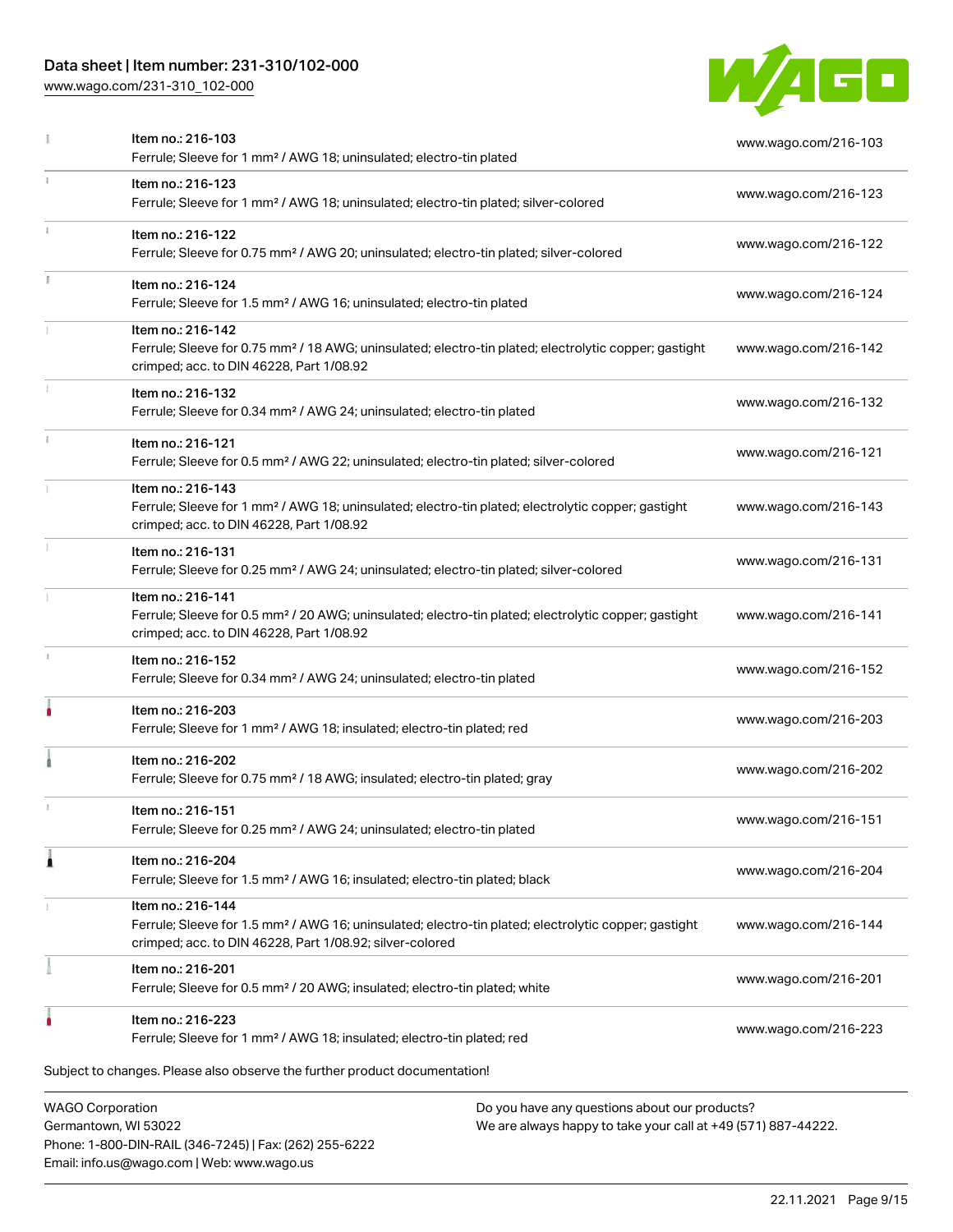## Data sheet | Item number: 231-310/102-000

[www.wago.com/231-310\\_102-000](http://www.wago.com/231-310_102-000)



|                       | Item no.: 216-241<br>Ferrule; Sleeve for 0.5 mm <sup>2</sup> / 20 AWG; insulated; electro-tin plated; electrolytic copper; gastight<br>crimped; acc. to DIN 46228, Part 4/09.90; white                  | www.wago.com/216-241 |
|-----------------------|---------------------------------------------------------------------------------------------------------------------------------------------------------------------------------------------------------|----------------------|
|                       | Item no.: 216-242<br>Ferrule; Sleeve for 0.75 mm <sup>2</sup> / 18 AWG; insulated; electro-tin plated; electrolytic copper; gastight<br>crimped; acc. to DIN 46228, Part 4/09.90; gray                  | www.wago.com/216-242 |
|                       | Item no.: 216-222<br>Ferrule; Sleeve for 0.75 mm <sup>2</sup> / 18 AWG; insulated; electro-tin plated; gray                                                                                             | www.wago.com/216-222 |
|                       | Item no.: 216-221<br>Ferrule; Sleeve for 0.5 mm <sup>2</sup> / 20 AWG; insulated; electro-tin plated; white                                                                                             | www.wago.com/216-221 |
| Ă                     | Item no.: 216-224<br>Ferrule; Sleeve for 1.5 mm <sup>2</sup> / AWG 16; insulated; electro-tin plated; black                                                                                             | www.wago.com/216-224 |
|                       | Item no.: 216-243<br>Ferrule; Sleeve for 1 mm <sup>2</sup> / AWG 18; insulated; electro-tin plated; electrolytic copper; gastight crimped; www.wago.com/216-243<br>acc. to DIN 46228, Part 4/09.90; red |                      |
| Â                     | Item no.: 216-244<br>Ferrule; Sleeve for 1.5 mm <sup>2</sup> / AWG 16; insulated; electro-tin plated; electrolytic copper; gastight<br>crimped; acc. to DIN 46228, Part 4/09.90; black                  | www.wago.com/216-244 |
|                       | Item no.: 216-263<br>Ferrule; Sleeve for 1 mm <sup>2</sup> / AWG 18; insulated; electro-tin plated; electrolytic copper; gastight crimped; www.wago.com/216-263<br>acc. to DIN 46228, Part 4/09.90; red |                      |
| 1                     | Item no.: 216-264<br>Ferrule; Sleeve for 1.5 mm <sup>2</sup> / AWG 16; insulated; electro-tin plated; electrolytic copper; gastight<br>crimped; acc. to DIN 46228, Part 4/09.90; black                  | www.wago.com/216-264 |
| Â                     | Item no.: 216-284<br>Ferrule; Sleeve for 1.5 mm <sup>2</sup> / AWG 16; insulated; electro-tin plated; electrolytic copper; gastight<br>crimped; acc. to DIN 46228, Part 4/09.90; black                  | www.wago.com/216-284 |
|                       | Item no.: 216-262<br>Ferrule; Sleeve for 0.75 mm <sup>2</sup> / 18 AWG; insulated; electro-tin plated; electrolytic copper; gastight<br>crimped; acc. to DIN 46228, Part 4/09.90; gray                  | www.wago.com/216-262 |
|                       | Item no.: 216-301<br>Ferrule; Sleeve for 0.25 mm <sup>2</sup> / AWG 24; insulated; electro-tin plated; yellow                                                                                           | www.wago.com/216-301 |
|                       | Item no.: 216-321<br>Ferrule; Sleeve for 0.25 mm <sup>2</sup> / AWG 24; insulated; electro-tin plated; yellow                                                                                           | www.wago.com/216-321 |
|                       | Item no.: 216-322<br>Ferrule; Sleeve for 0.34 mm <sup>2</sup> / 22 AWG; insulated; electro-tin plated; green                                                                                            | www.wago.com/216-322 |
|                       | Item no.: 216-302<br>Ferrule; Sleeve for 0.34 mm <sup>2</sup> / 22 AWG; insulated; electro-tin plated; light turquoise                                                                                  | www.wago.com/216-302 |
| Strain relief         |                                                                                                                                                                                                         |                      |
| Strain relief housing |                                                                                                                                                                                                         |                      |
|                       | Item no.: 232-640<br>Strain relief housing; orange                                                                                                                                                      | www.wago.com/232-640 |

WAGO Corporation Germantown, WI 53022 Phone: 1-800-DIN-RAIL (346-7245) | Fax: (262) 255-6222 Email: info.us@wago.com | Web: www.wago.us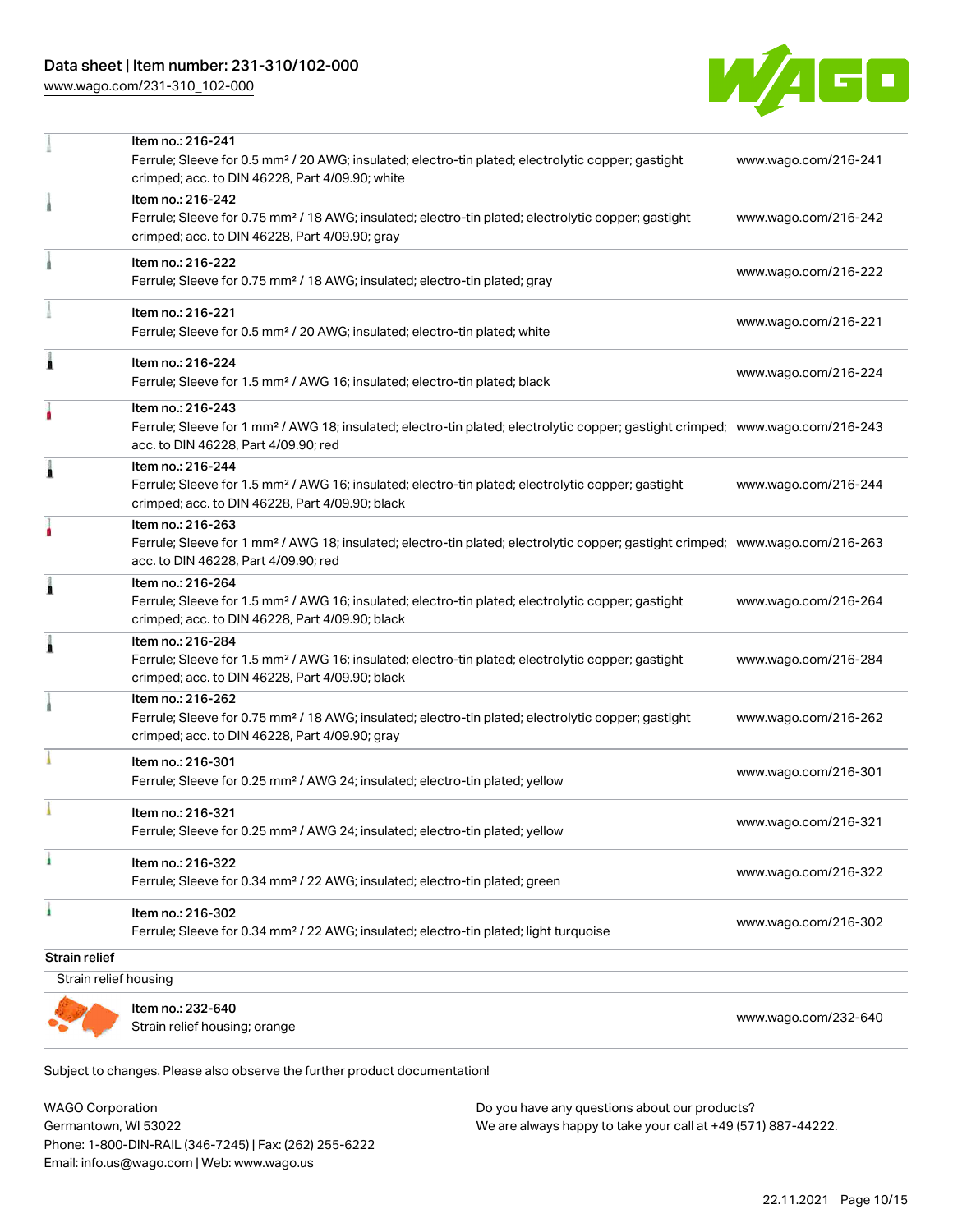[www.wago.com/231-310\\_102-000](http://www.wago.com/231-310_102-000)



#### Marking accessories

| Marking strip                                                                                                                                                                                   |                                  |
|-------------------------------------------------------------------------------------------------------------------------------------------------------------------------------------------------|----------------------------------|
| Item no.: 210-331/508-103<br>Marking strips; as a DIN A4 sheet; MARKED; 1-12 (200x); Height of marker strip: 2.3 mm/0.091 in; Strip<br>length 182 mm; Horizontal marking; Self-adhesive; white  | www.wago.com/210-331<br>/508-103 |
| Item no.: 210-331/508-104<br>Marking strips; as a DIN A4 sheet; MARKED; 13-24 (200x); Height of marker strip: 2.3 mm/0.091 in; Strip<br>length 182 mm; Horizontal marking; Self-adhesive; white | www.wago.com/210-331<br>/508-104 |
| Item no.: 210-332/508-202<br>Marking strips; as a DIN A4 sheet; MARKED; 1-16 (160x); Height of marker strip: 3 mm; Strip length 182<br>mm; Horizontal marking; Self-adhesive; white             | www.wago.com/210-332<br>/508-202 |
| Item no.: 210-332/508-204<br>Marking strips; as a DIN A4 sheet; MARKED; 17-32 (160x); Height of marker strip: 3 mm; Strip length<br>182 mm; Horizontal marking; Self-adhesive; white            | www.wago.com/210-332<br>/508-204 |
| Item no.: 210-332/508-206<br>Marking strips; as a DIN A4 sheet; MARKED; 33-48 (160x); Height of marker strip: 3 mm; Strip length<br>182 mm; Horizontal marking; Self-adhesive; white            | www.wago.com/210-332<br>/508-206 |
| Item no.: 210-332/508-205<br>Marking strips; as a DIN A4 sheet; MARKED; 1-32 (80x); Height of marker strip: 3 mm; Strip length 182<br>mm; Horizontal marking; Self-adhesive; white              | www.wago.com/210-332<br>/508-205 |

# Downloads

# Documentation

| <b>Additional Information</b> |            |               |          |
|-------------------------------|------------|---------------|----------|
| Technical explanations        | 2019 Apr 3 | pdf<br>2.0 MB | Download |
|                               |            |               |          |

## CAD files

# CAD data

| 2D/3D Models 231-310/102-000      | URL | Download |
|-----------------------------------|-----|----------|
| <b>CAE data</b>                   |     |          |
| EPLAN Data Portal 231-310/102-000 | URL | Download |
| ZUKEN Portal 231-310/102-000      | URL | Download |
| EPLAN Data Portal 231-310/102-000 | URL | Download |

| <b>WAGO Corporation</b>                                | Do you have any questions about our products?                 |
|--------------------------------------------------------|---------------------------------------------------------------|
| Germantown, WI 53022                                   | We are always happy to take your call at +49 (571) 887-44222. |
| Phone: 1-800-DIN-RAIL (346-7245)   Fax: (262) 255-6222 |                                                               |
| Email: info.us@wago.com   Web: www.wago.us             |                                                               |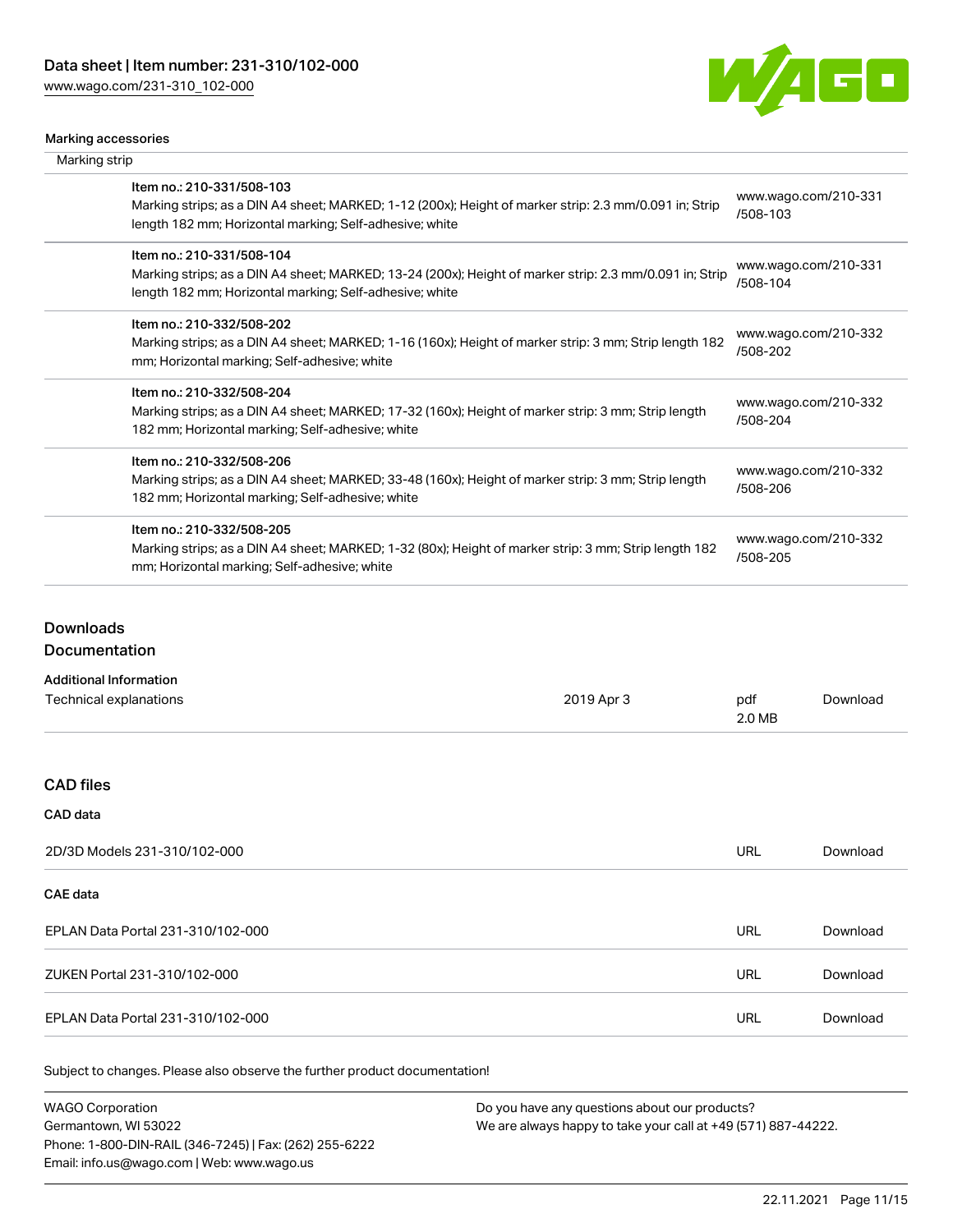

### Environmental Product Compliance

#### Compliance Search

| Environmental Product Compliance 231-310/102-000                                                                                                                         | URL | Download |
|--------------------------------------------------------------------------------------------------------------------------------------------------------------------------|-----|----------|
| 1-conductor female connector; CAGE CLAMP <sup>®</sup> ; 2.5 mm <sup>2</sup> ; Pin spacing 5.08 mm; 10-<br>pole; with integrated end plate; 2,50 mm <sup>2</sup> ; orange |     |          |

#### Installation Notes

#### Application

Total pole number for female connectors

= pole number for male header

#### Application

Female connectors with a built-in end plate require no extra space, while maintaining the nominal cross-section. This means: Total length of female connectors is reduced to "pole no. x pin spacing"!

Subject to changes. Please also observe the further product documentation!

WAGO Corporation Germantown, WI 53022 Phone: 1-800-DIN-RAIL (346-7245) | Fax: (262) 255-6222 Email: info.us@wago.com | Web: www.wago.us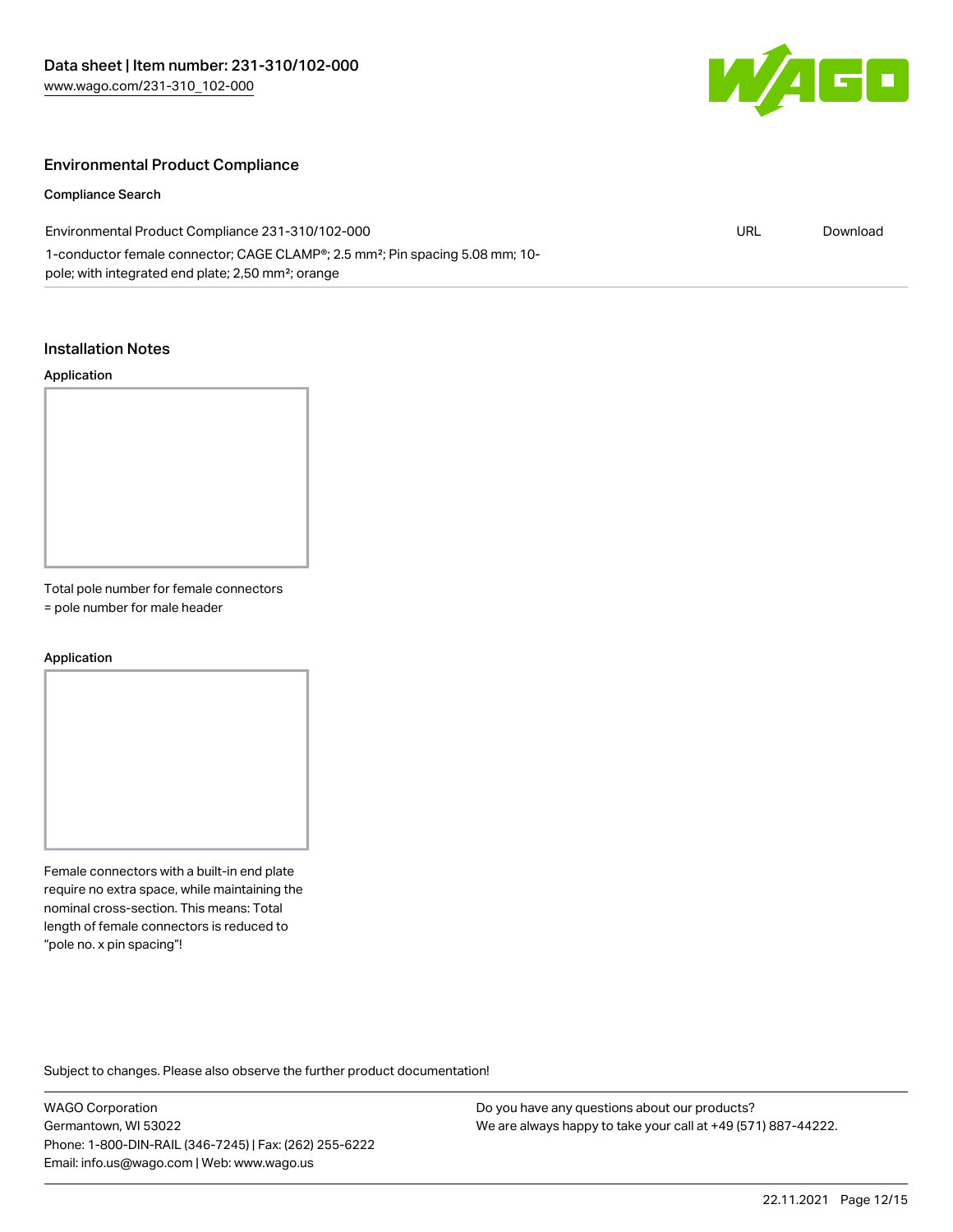



Inserting a conductor via 3.5 mm screwdriver – CAGE CLAMP® actuation parallel to conductor entry.



Inserting a conductor via 3.5 mm screwdriver – CAGE CLAMP® actuation perpendicular to conductor entry.



Inserting a conductor into CAGE CLAMP® unit via operating lever (231-291).



Inserting a conductor via operating tool.



Coding a female connector by removing coding finger(s).

Subject to changes. Please also observe the further product documentation!

WAGO Corporation Germantown, WI 53022 Phone: 1-800-DIN-RAIL (346-7245) | Fax: (262) 255-6222 Email: info.us@wago.com | Web: www.wago.us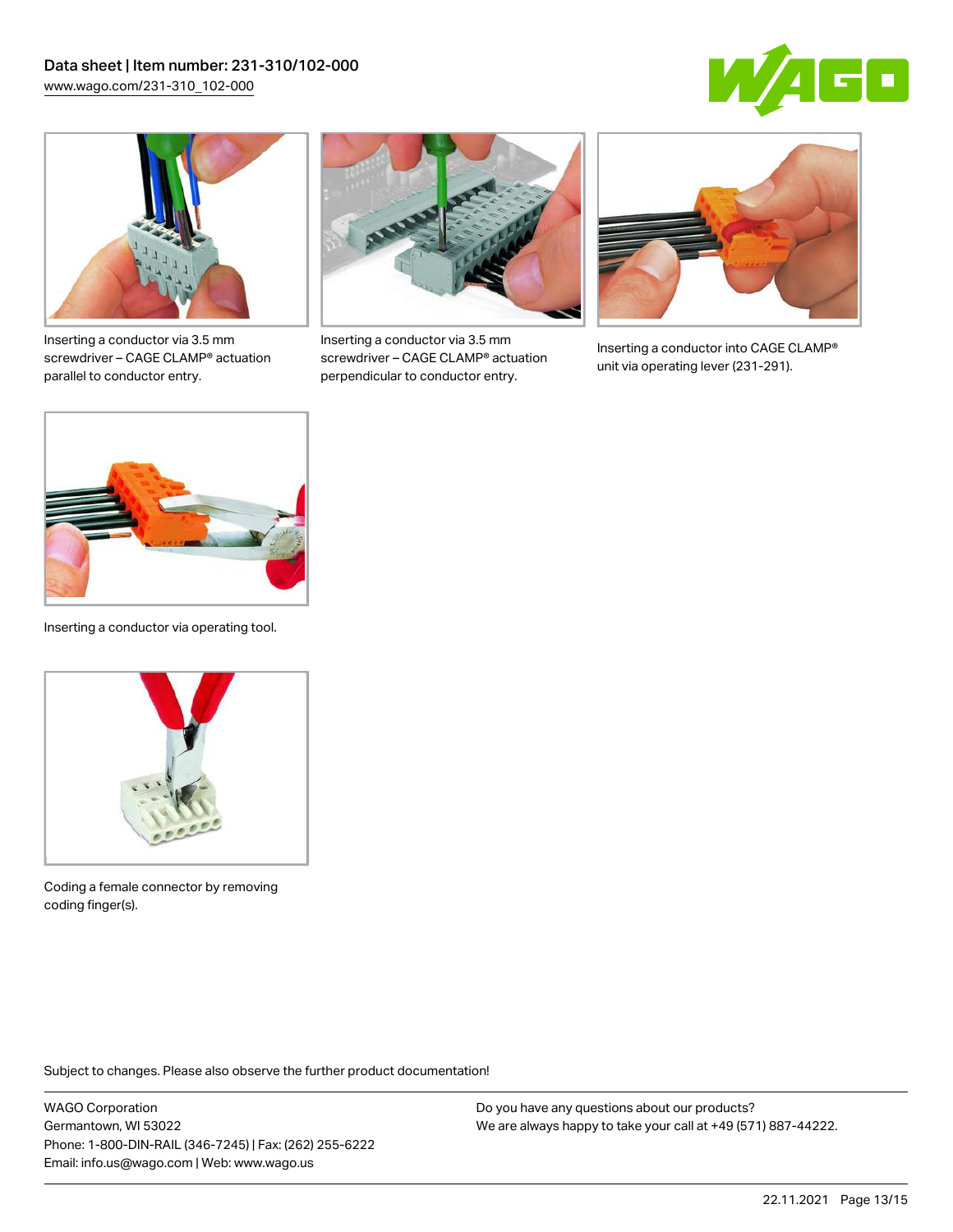



Testing – female connector with CAGE CLAMP®

Integrated test ports for testing perpendicular to conductor entry via 2 or 2.3 mm Ø test plug

Installation



Male connector with strain relief plate



Strain relief housing shown with a male connector equipped with CAGE CLAMP®

Marking

Subject to changes. Please also observe the further product documentation!

WAGO Corporation Germantown, WI 53022 Phone: 1-800-DIN-RAIL (346-7245) | Fax: (262) 255-6222 Email: info.us@wago.com | Web: www.wago.us